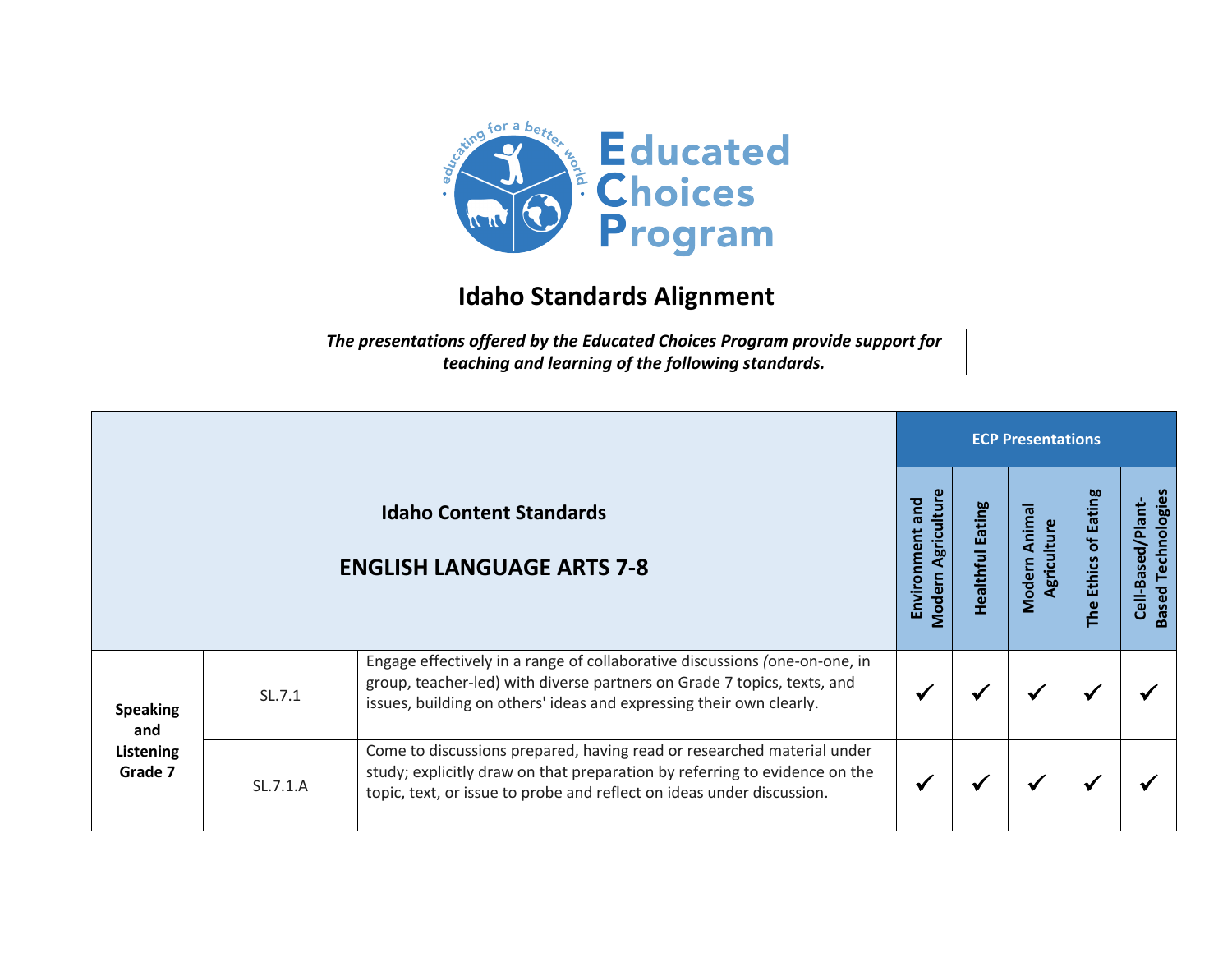| <b>Speaking</b><br>and<br>Listening<br>Grade 7        | SL.7.1.D      | Acknowledge new information expressed by others and, when warranted,<br>modify their own views.                                                                                                                               | $\checkmark$ |              |  |
|-------------------------------------------------------|---------------|-------------------------------------------------------------------------------------------------------------------------------------------------------------------------------------------------------------------------------|--------------|--------------|--|
|                                                       | SL.7.2        | Analyze the main ideas and supporting details presented in diverse media<br>and formats (e.g., visually, quantitatively, orally) and explain how the ideas<br>clarify a topic, text, or issue under study.                    | $\checkmark$ |              |  |
|                                                       | SL.7.3        | Delineate a speaker's argument and specific claims, evaluating the<br>soundness of the reasoning and the relevance and sufficiency of the<br>evidence.                                                                        |              |              |  |
| <b>Speaking</b><br>and<br><b>Listening</b><br>Grade 8 | SL.8.1        | Engage effectively in a range of collaborative discussions (one-on-one, in<br>groups, teacher-led) with diverse partners on Grade 8 topics, texts, and<br>issues, building on others' ideas and expressing their own clearly. |              | √            |  |
|                                                       | SL.8.1.A      | Come to discussions prepared, having read or researched material under<br>study; explicitly draw on that preparation by referring to evidence on the<br>topic, text, or issue to probe and reflect on ideas under discussion. |              | ✔            |  |
|                                                       | SL.8.1.C      | Pose questions that connect the ideas of several speakers and respond to<br>others' questions and comments with relevant evidence, observations,<br>and ideas.                                                                |              | √            |  |
|                                                       | <b>SL.8.D</b> | Acknowledge new information expressed by others, and, when warranted,<br>qualify or justify their own views in light of the evidence presented.                                                                               |              | $\checkmark$ |  |
|                                                       | SL.8.2        | Analyze the purpose of information presented in diverse media and<br>formats (e.g., visually, quantitatively, orally) and evaluate the motives<br>(e.g., social, commercial, political) behind its presentation.              |              | $\checkmark$ |  |
|                                                       | SL.8.3        | Delineate a speaker's argument and specific claims, evaluating the<br>soundness of the reasoning and relevance and sufficiency of the evidence<br>and identifying when irrelevant evidence is introduced.                     |              |              |  |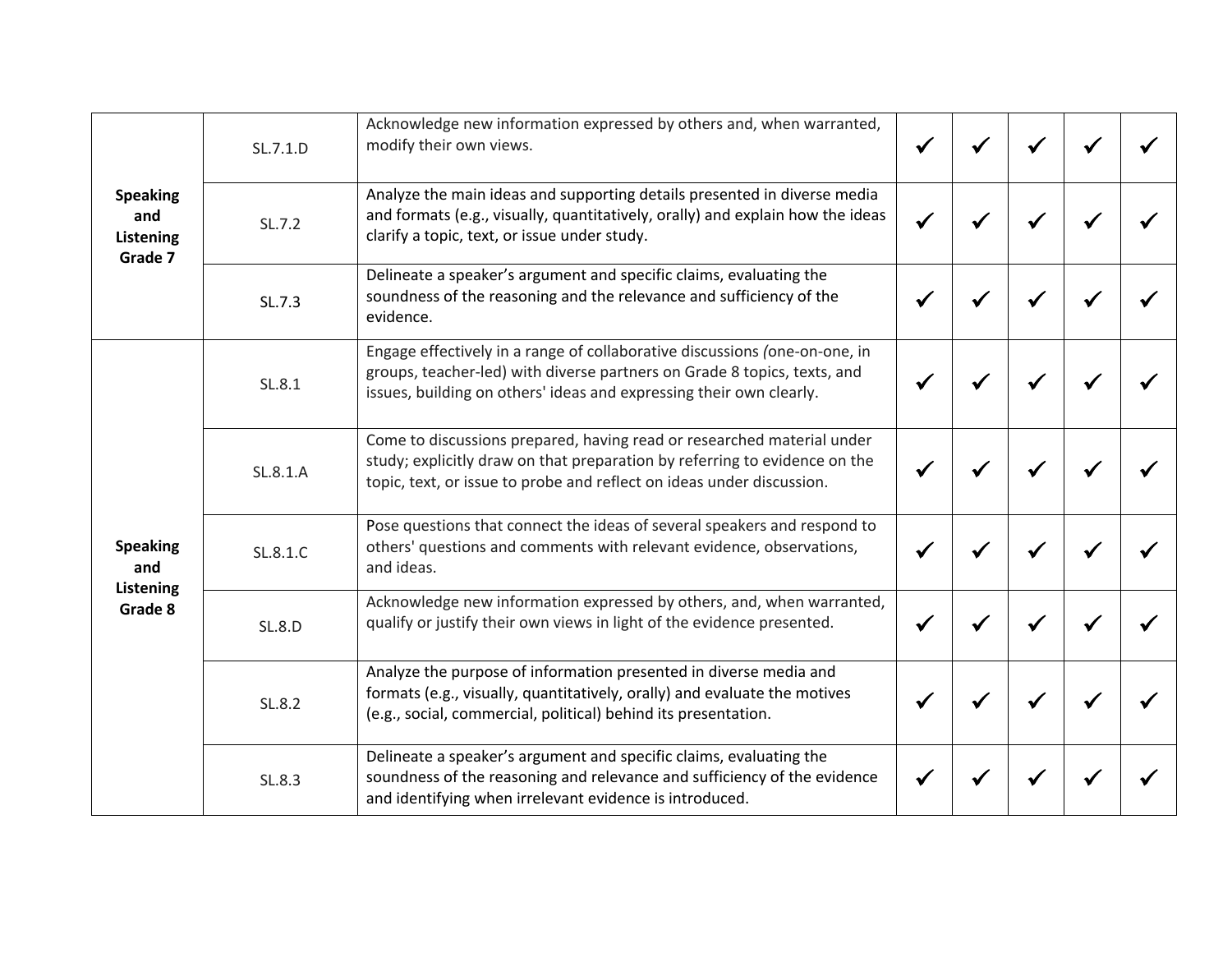|                                                          |                   |                                                                                                                          | <b>ECP Presentations</b>                     |                         |                              |                      |                                        |
|----------------------------------------------------------|-------------------|--------------------------------------------------------------------------------------------------------------------------|----------------------------------------------|-------------------------|------------------------------|----------------------|----------------------------------------|
|                                                          |                   | <b>Idaho Content Standards</b><br><b>HEALTH EDUCATION 7-8</b>                                                            | <b>Environment and Modern</b><br>Agriculture | <b>Healthful Eating</b> | Modern Animal<br>Agriculture | The Ethics of Eating | Cell-Based/Plant-Based<br>Technologies |
| <b>Standard 1:</b><br>Comprehend<br><b>Core Concepts</b> | $6 - 8. H.1.1.1$  | Analyze the relationship between behaviors, body systems, and wellness.                                                  |                                              | $\checkmark$            |                              |                      |                                        |
|                                                          | $6 - 8. H. 1.1.3$ | Analyze how the environment, environmental exposure (e.g., second hand<br>smoke/vapors) and personal health are related. | √                                            |                         |                              |                      |                                        |
|                                                          | $6 - 8. H. 1.1.5$ | Describe ways to reduce or prevent injuries and adolescent health problems.                                              |                                              | $\checkmark$            |                              |                      |                                        |
|                                                          | $6 - 8. H. 1.1.7$ | Describe the benefits of and barriers to practicing healthy behaviors.                                                   | $\checkmark$                                 | √                       |                              |                      |                                        |
|                                                          | $6 - 8. H. 1.1.8$ | Examine the consequences and the likelihood of injury or illness if engaging in<br>unhealthy behaviors.                  |                                              | $\checkmark$            |                              | ✔                    |                                        |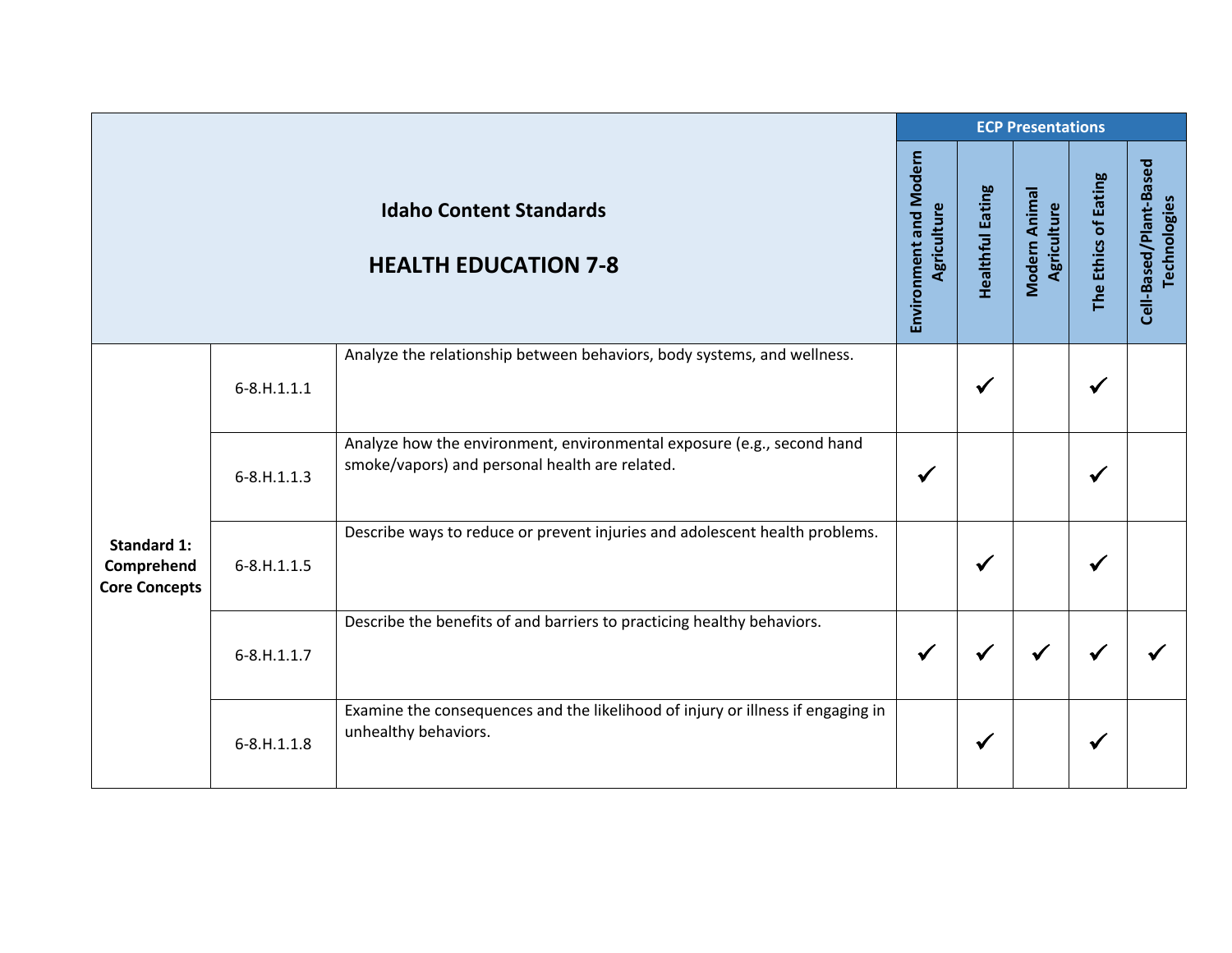| <b>Standard 2:</b><br><b>Analyzing</b><br><b>Influences</b>  | $6 - 8. H. 2.1.1$   | Examine how family, culture, peers, school, and community influence healthy<br>and unhealthy behaviors (e.g., social norms).                                                                                                                                                                                         |   |  |  |
|--------------------------------------------------------------|---------------------|----------------------------------------------------------------------------------------------------------------------------------------------------------------------------------------------------------------------------------------------------------------------------------------------------------------------|---|--|--|
|                                                              | $6 - 8. H. 2.1.2$   | Analyze the influence of media and technology on personal and family health<br>(e.g., social media and internet safety and responsibility).                                                                                                                                                                          |   |  |  |
|                                                              | $6 - 8. H. 2.1.3$   | Explain the influence of personal values and beliefs on individual health<br>practices and behaviors.                                                                                                                                                                                                                |   |  |  |
| <b>Standard 3:</b><br><b>Accessing</b><br><b>Information</b> | $6 - 8. H. 3.1.1$   | Analyze the validity of healthy information, products, and services.                                                                                                                                                                                                                                                 | ✔ |  |  |
|                                                              | $6 - 8. H. 3.1.2$   | Access valid health information from home, school, and community.                                                                                                                                                                                                                                                    |   |  |  |
| <b>Standard 5:</b><br><b>Decision</b><br><b>Making</b>       | $6 - 8. H. 5. 1.1$  | Identify circumstances that can help or hinder healthy decision- making.                                                                                                                                                                                                                                             |   |  |  |
|                                                              | $6 - 8. H. 5. 1. 2$ | Determine when health-related situations require the application of a<br>thoughtful decision-making process (e.g., alcohol, tobacco and other drug use<br>and consequences of a criminal record, recreational safety, texting, social<br>media and general online presence, physical activity, nutritional choices). |   |  |  |
|                                                              | $6 - 8. H. 5.1.4$   | Distinguish between healthy and unhealthy alternatives to health-related<br>issues or problems.                                                                                                                                                                                                                      |   |  |  |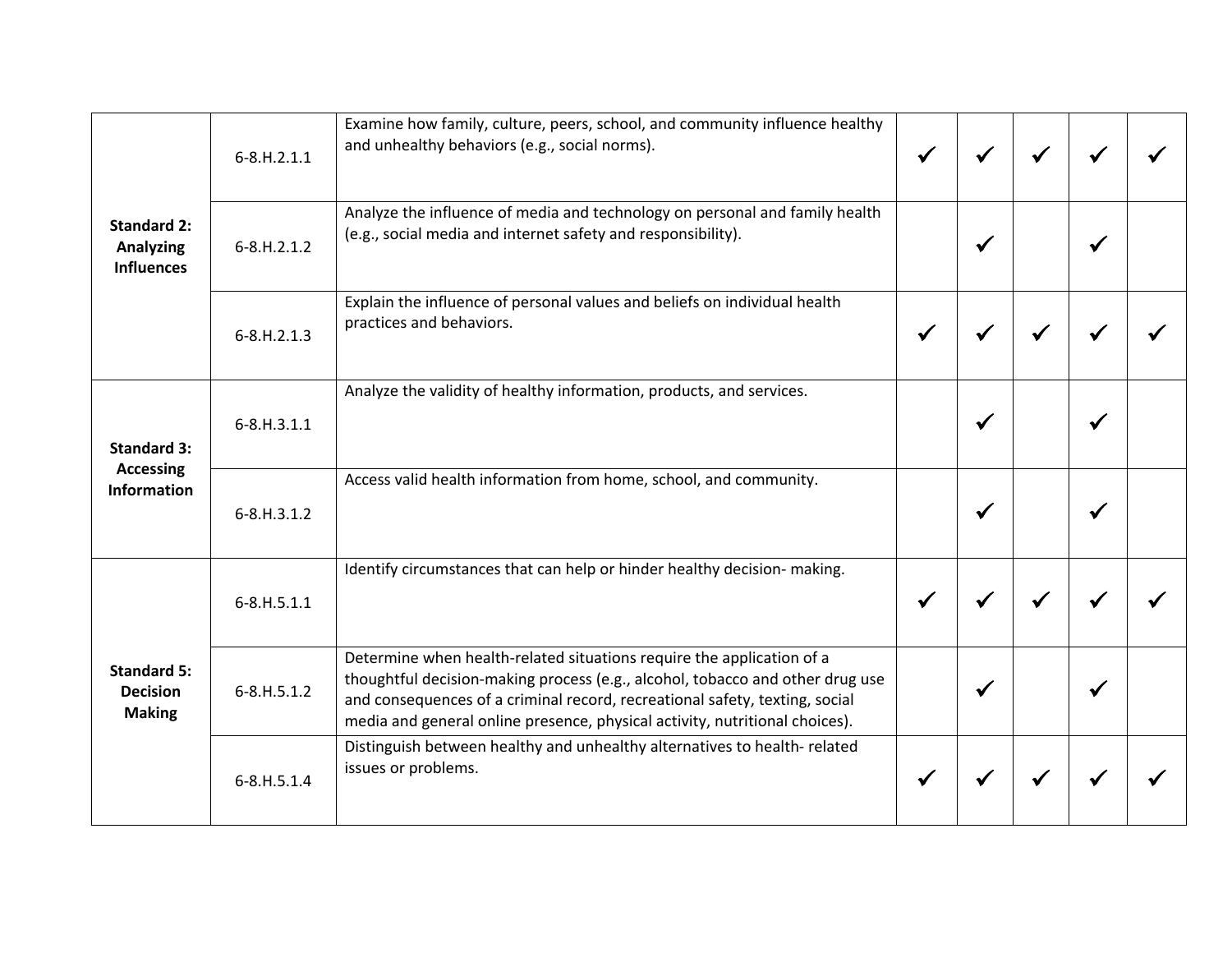| <b>Standard 5:</b><br><b>Decision</b><br><b>Making</b>                     | $6 - 8. H. 5. 1.5$ | Predict the potential short-term and long-term impact of each alternative on<br>self, others, and the environment. | $\checkmark$ | ✔ | ✔ |  |
|----------------------------------------------------------------------------|--------------------|--------------------------------------------------------------------------------------------------------------------|--------------|---|---|--|
|                                                                            | 6-8.H.5.1.7        | Analyze the outcomes of a health-related decision.                                                                 | ✔            | ₩ | √ |  |
| <b>Standard 7:</b><br><b>Practice</b><br><b>Healthy</b><br><b>Behavior</b> | $6 - 8. H.7.1.1$   | Explain the importance of assuming responsibility for personal health<br>behaviors.                                | ✔            | ₩ | ✔ |  |
|                                                                            | $6 - 8. H.7.1.2$   | Demonstrate healthy practices and behaviors that will maintain or improve<br>the health of self and others.        | ✔            |   | ✔ |  |
|                                                                            | $6 - 8. H.7.1.3$   | Demonstrate behaviors that avoid or reduce health risks to self and others.                                        | ₩            | ✔ | ✔ |  |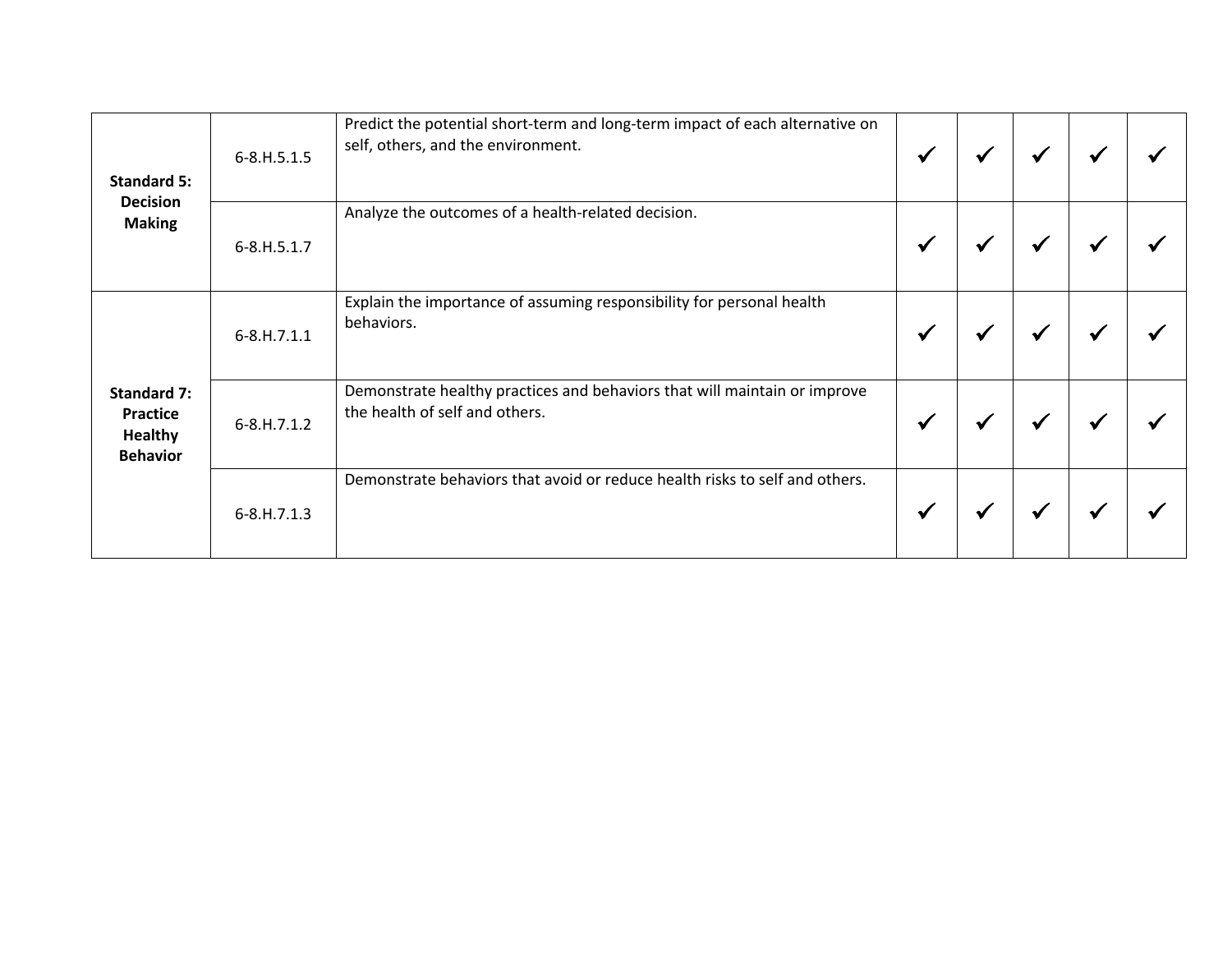|                                                      |            |                                                                                                                                                                 | <b>ECP Presentations</b>                     |                         |                              |                      |                                        |  |  |
|------------------------------------------------------|------------|-----------------------------------------------------------------------------------------------------------------------------------------------------------------|----------------------------------------------|-------------------------|------------------------------|----------------------|----------------------------------------|--|--|
| <b>Idaho Content Standards</b><br><b>SCIENCE 7-8</b> |            |                                                                                                                                                                 | <b>Modern Agriculture</b><br>Environment and | <b>Healthful Eating</b> | Modern Animal<br>Agriculture | The Ethics of Eating | Cell-Based/Plant-Based<br>Technologies |  |  |
| <b>Physical</b><br><b>Science</b>                    | LS2-MS-5.  | Construct an argument supported by empirical evidence that changes to<br>physical or biological components of an ecosystem affect populations.                  | ✔                                            |                         |                              | $\checkmark$         |                                        |  |  |
|                                                      | LS2-MS-6.  | Evaluate competing design solutions for maintaining biodiversity and<br>ecosystem services.                                                                     | ✔                                            |                         |                              | √                    |                                        |  |  |
| <b>Earth and</b><br><b>Space</b><br><b>Sciences</b>  | ESS3-MS-3. | Apply scientific principles to design a method for monitoring and minimizing a<br>human impact on the environment.                                              | ✔                                            |                         |                              | ✔                    |                                        |  |  |
|                                                      | ESS3-MS-4. | Construct an argument supported by evidence for how increases in human<br>population and per-capita consumption of natural resources impact Earth's<br>systems. | √                                            |                         |                              | $\checkmark$         |                                        |  |  |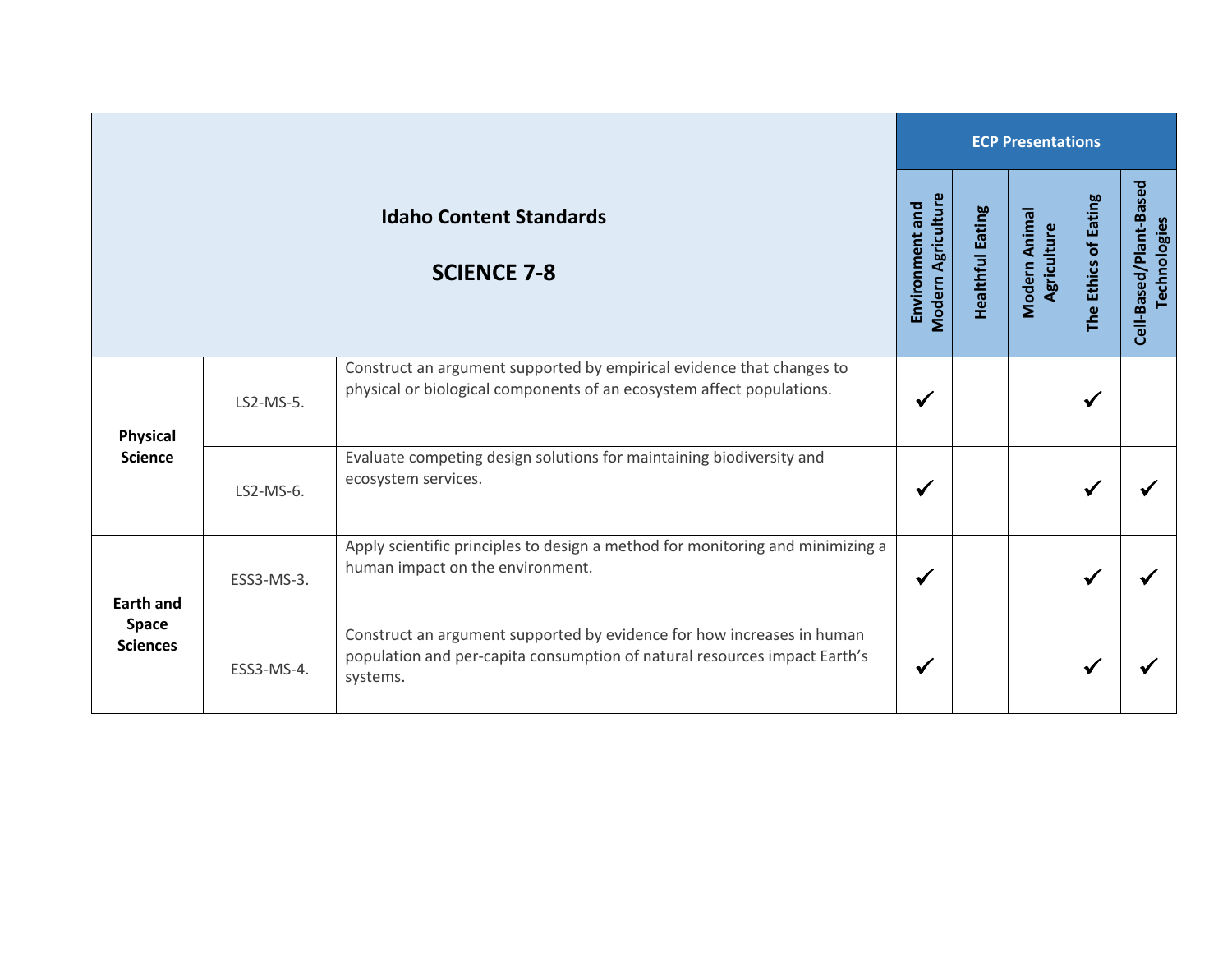|                                                      |               |                                                                                                                                                                                                                                                                                                                       | <b>ECP Presentations</b>              |                         |                              |                      |                                        |  |  |
|------------------------------------------------------|---------------|-----------------------------------------------------------------------------------------------------------------------------------------------------------------------------------------------------------------------------------------------------------------------------------------------------------------------|---------------------------------------|-------------------------|------------------------------|----------------------|----------------------------------------|--|--|
|                                                      |               | <b>Idaho Content Standards</b><br><b>SOCIAL STUDIES 7-9</b>                                                                                                                                                                                                                                                           | Environment and Modern<br>Agriculture | <b>Healthful Eating</b> | Modern Animal<br>Agriculture | The Ethics of Eating | Cell-Based/Plant-Based<br>Technologies |  |  |
| <b>GWH</b><br><b>Standard 2:</b><br>Geography        | 6-9.GWH.2.2.4 | Analyze and give examples of the consequences of human impact on the<br>physical environment.                                                                                                                                                                                                                         | $\checkmark$                          |                         |                              | $\checkmark$         |                                        |  |  |
|                                                      | 6-9.GWH.2.2.5 | Evaluate ways in which technology influences human capacity to modify the<br>physical environment.                                                                                                                                                                                                                    | $\checkmark$                          |                         | $\checkmark$                 |                      |                                        |  |  |
| <b>GWH</b><br><b>Standard 3:</b><br><b>Economics</b> | 6-9.GWH.3.2.6 | Investigate how physical geography, productive resources, specialization, and<br>trade have influenced the way people earn income.                                                                                                                                                                                    |                                       |                         | ✔                            | ✔                    |                                        |  |  |
|                                                      | 6-9.GWH.5.1.6 | Give examples of the causes and consequences of current global issues, such<br>as the expansion of global markets, the urbanization of the developing world,<br>the consumption of natural resources, and the extinction of species, and<br>speculate possible responses by various individuals, groups, and nations. | $\checkmark$                          |                         | $\checkmark$                 |                      |                                        |  |  |
| <b>GEH</b><br><b>Standard 2:</b><br>Geography        | 6-9.GEH.2.2.4 | Analyze and give examples of the consequences of human impact on the<br>physical environment.                                                                                                                                                                                                                         | $\checkmark$                          |                         | $\checkmark$                 |                      |                                        |  |  |
|                                                      | 6-9.GEH.2.2.5 | Evaluate ways in which technology influences human capacity to modify the<br>physical environment.                                                                                                                                                                                                                    | $\checkmark$                          |                         | $\checkmark$                 |                      |                                        |  |  |
|                                                      | 6-9.GEH.2.5.4 | Identify contrasting perspectives of environmental issues that affect the<br>Eastern Hemisphere.                                                                                                                                                                                                                      | √                                     |                         |                              | ✔                    |                                        |  |  |